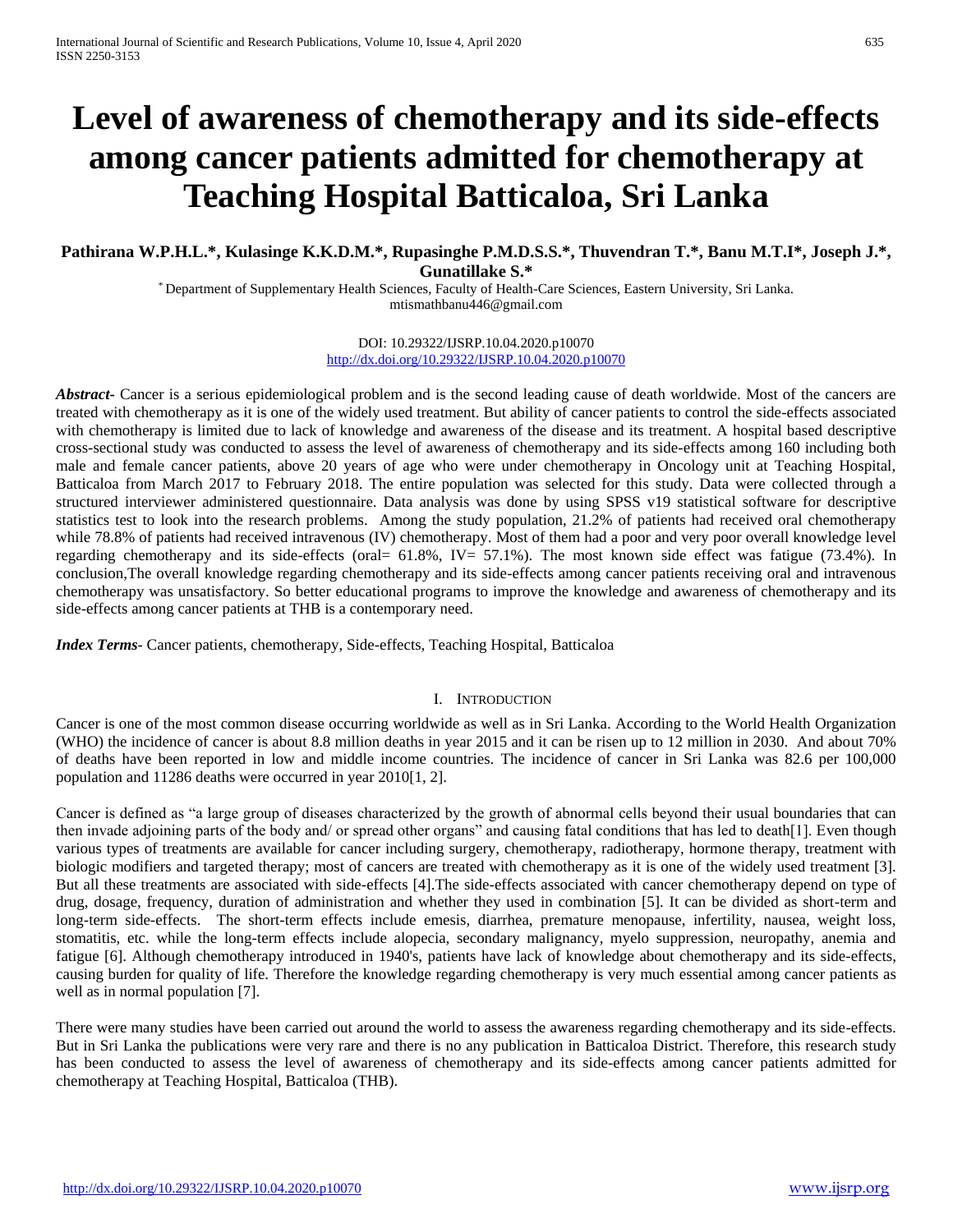## II. METHODS AND MATERIALS

A hospital based Descriptive Cross Sectional study was conducted to assess the level of awareness of chemotherapy and its sideeffects among 160 cancer patients (above 20 years of age) including both male and female who were under chemotherapy in Oncology unit at Teaching Hospital, Batticaloa from March 2017 to February 2018.The entire population of patients admitted for chemotherapy was included in this study. Data were collected from those willing to participate in the study; respondents who were not receiving chemotherapy, less than 20 years old, who refused to participate in this study, who were not in good conscious level and the respondents who were not present at the time of study were excluded from the study. The respondents were thoroughly explained about the study and written consent was obtained before the data collection. Anonymity was ensured and emotional support was given throughout the study. Data were collected by investigators through a structured interviewer administered questionnaire. The accurateness of the provided information was checked with their Bead Head Tickets and clinical records. Collected data were transferred into SPSS v19 statistical software to analyze data based on the research problems and objectives. The descriptive statistical test was used to describe socio-demographic factors, to identify the level of knowledge about chemotherapy and its side-effects among cancer patients admitted for chemotherapy at THB. The marks were given out of 100 separately for the questions to analyze the knowledge on chemotherapy and knowledge on side-effects of chemotherapy. Knowledge about chemotherapy, in patients receiving oral chemotherapy contained 7 questions, in patients receiving Intra Venous (IV) chemotherapy contained 7 questions. Knowledge regarding side-effects of chemotherapy contained 5 questions. The overall knowledge regarding chemotherapy was obtained by the average of marks gained for the knowledge on chemotherapy and knowledge on side-effects of chemotherapy. The allocated marks were represented in the following table (Table 1) [8, 9].

| <b>Table 1: Scoring System</b> |                       |  |  |
|--------------------------------|-----------------------|--|--|
| The Level of knowledge         | Allocated marks range |  |  |
| Very poor                      | $0-19.9$              |  |  |
| Poor                           | 20-39.9               |  |  |
| Satisfactory                   | 40-59.9               |  |  |
| Good                           | 60-79.9               |  |  |
| Excellent                      | 80-100                |  |  |

Ethical clearance was obtained from the Ethics Review Committee, Faculty of Health-Care Sciences, Eastern University, Sri Lanka and the permission was obtained from both Director and the consultant oncologists of THB.

| Table 2: Distribution of socio-demographic characteristics |                |                |  |
|------------------------------------------------------------|----------------|----------------|--|
| Variable $(n=160)$                                         | N <sub>0</sub> | Percentage (%) |  |
| Age                                                        |                |                |  |
| $20 - 30$                                                  | 16             | 10             |  |
| $31 - 40$                                                  | 21             | 13.1           |  |
| $41 - 50$                                                  | 40             | 25             |  |
| $51 - 60$                                                  | 47             | 29.4           |  |
| $61 - 70$                                                  | 31             | 19.4           |  |
| >70                                                        | 5              | 3.1            |  |
| <b>Marital status</b>                                      |                |                |  |
| Married                                                    | 149            | 93.1           |  |
| Living together                                            | 1              | 0.6            |  |
| Separate                                                   | $\sqrt{2}$     | 1.3            |  |
| Unmarried                                                  | $\overline{7}$ | 4.4            |  |
| <b>Ethnicity</b>                                           |                |                |  |
| Tamil                                                      | 68             | 42.5           |  |
| Sinhala                                                    | 13             | 8.1            |  |
| Muslim                                                     | 79             | 49.4           |  |
| <b>Religion</b>                                            |                |                |  |
| Hindu                                                      | 58             | 36.3           |  |
| Christian                                                  | 10             | 6.3            |  |
| <b>Buddhist</b>                                            | 13             | 8.1            |  |
| Islam                                                      | 79             | 49.4           |  |

### III. RESULTS AND FINDINGS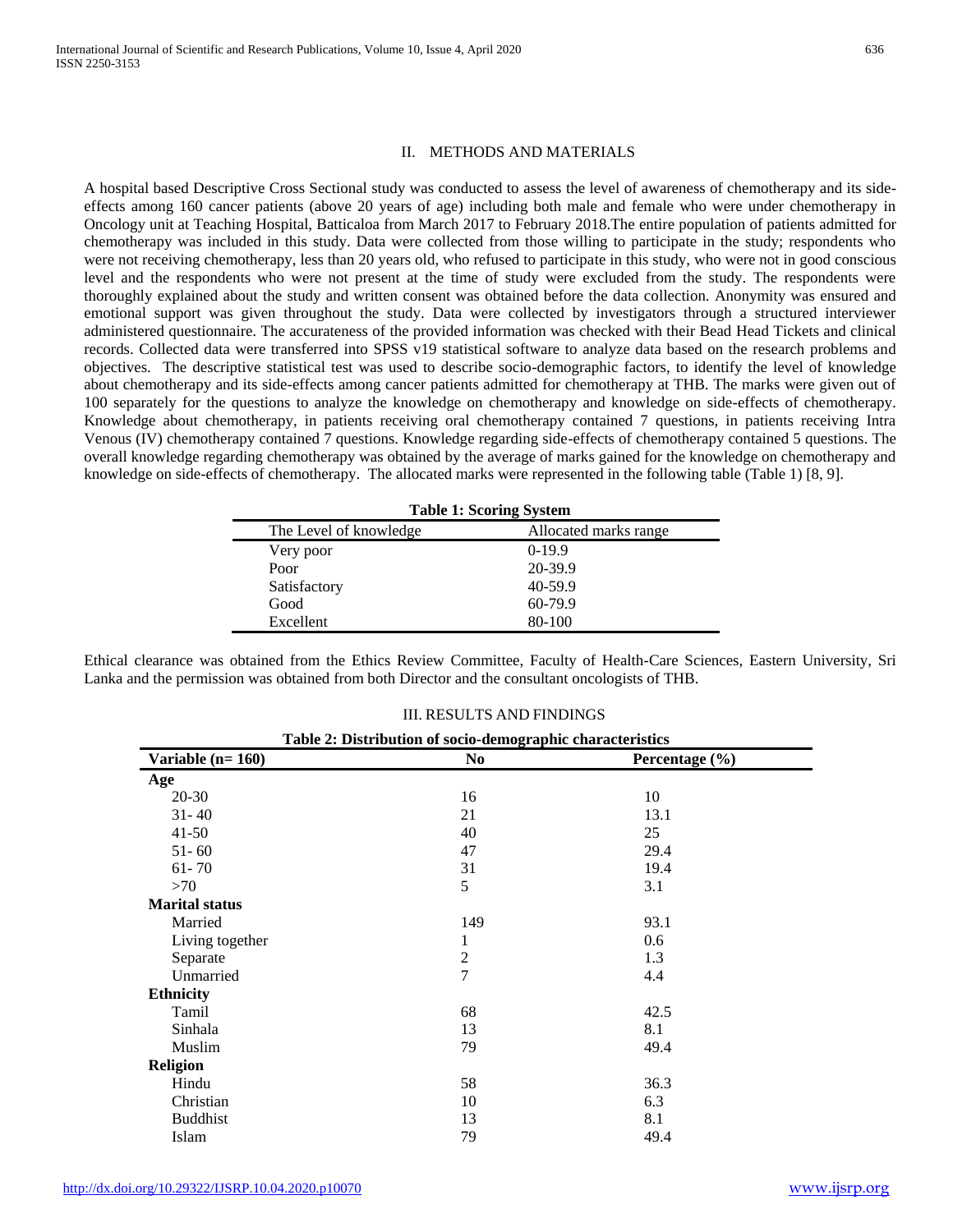International Journal of Scientific and Research Publications, Volume 10, Issue 4, April 2020 637 ISSN 2250-3153

| <b>Education level</b>         |    |             |  |
|--------------------------------|----|-------------|--|
| Primary (Grade1-5)             | 65 | 40.6        |  |
| Junior secondary (Grade6-9)    | 32 | <b>20.0</b> |  |
| Senior secondary (Grade 10-13) | 47 | 29.4        |  |
| Tertiary/Collegiate            | 16 | 10          |  |
| Occupation                     |    |             |  |
| Self-employment                | 40 | 25          |  |
| Government                     | 13 | 8.1         |  |
| Retired                        | 4  | 2.5         |  |
| Non-government                 | 5  | 3.1         |  |
| Unemployment                   | 98 | 61.3        |  |

This study was conducted among 160 cancer patients at THB. Among them, 69.4% of respondents were female and 30.6% of them were male. Majority of the respondents (29.4%) fall in the age range of 51-60 years and 93.1% of patients were married. In addition to that, 49.4% of patients were Muslims and they were the plurality while 42.5% of patients were Tamil. According to the religion 49.4% of patients were Islamic while 36.3% of patients were Hindu. From the participants, 61.3 % of patients were unemployed (Table 2).



**Figure 1: Knowledge about Chemotherapy among the participants**

Among 160 participants, 85% of patients knew that there are treatments available for cancer. But names of the chemotherapy medications were known by least amount (5.6%) of patients. Only 22.5% of participants reported the duration of chemotherapy that they had received. In the study sample, 21.3% of patients were receiving oral chemotherapy and 78.8% were receiving IV chemotherapy at the time of the study. From the participants under oral chemotherapy, all of them knew the accurate frequency of the medications that they were receiving. Among the respondents under IV chemotherapy, 49.2% of patients knew that how often the repetition of chemotherapy cycle occurs.

The majority of the patients under oral chemotherapy had an adequate level of knowledge (good and satisfactory knowledge were 14.7% and 64.7%). Patients receiving IV chemotherapy, more than half of them had inadequate level of knowledge (52.4%, include patients with both poor and very poor knowledge). But none of the above had excellent knowledge (Fig 1)

| Table 3: Knowledge regarding the side-effects of chemotherapy |                |                    |  |
|---------------------------------------------------------------|----------------|--------------------|--|
| <b>Variables</b>                                              | N <sub>0</sub> | Percentage $(\% )$ |  |
| Side-effects of chemotherapy                                  |                |                    |  |
| <b>Yes</b>                                                    | 143            | 89.4               |  |
| N <sub>0</sub>                                                | 17             | 10.6               |  |
| *Description of side-effects among                            |                |                    |  |
| side-effects known patients $(n=143)$                         |                |                    |  |
| Pain                                                          | 84             | 58.7               |  |
| Hair loss                                                     | 85             | 59.4               |  |
| Fatigue                                                       | 105            | 73.4               |  |
| Nausea /Vomiting                                              | 93             | 65                 |  |
| Diarrhea                                                      | 25             | 17.5               |  |
| Memory impairment                                             | 24             | 16.8               |  |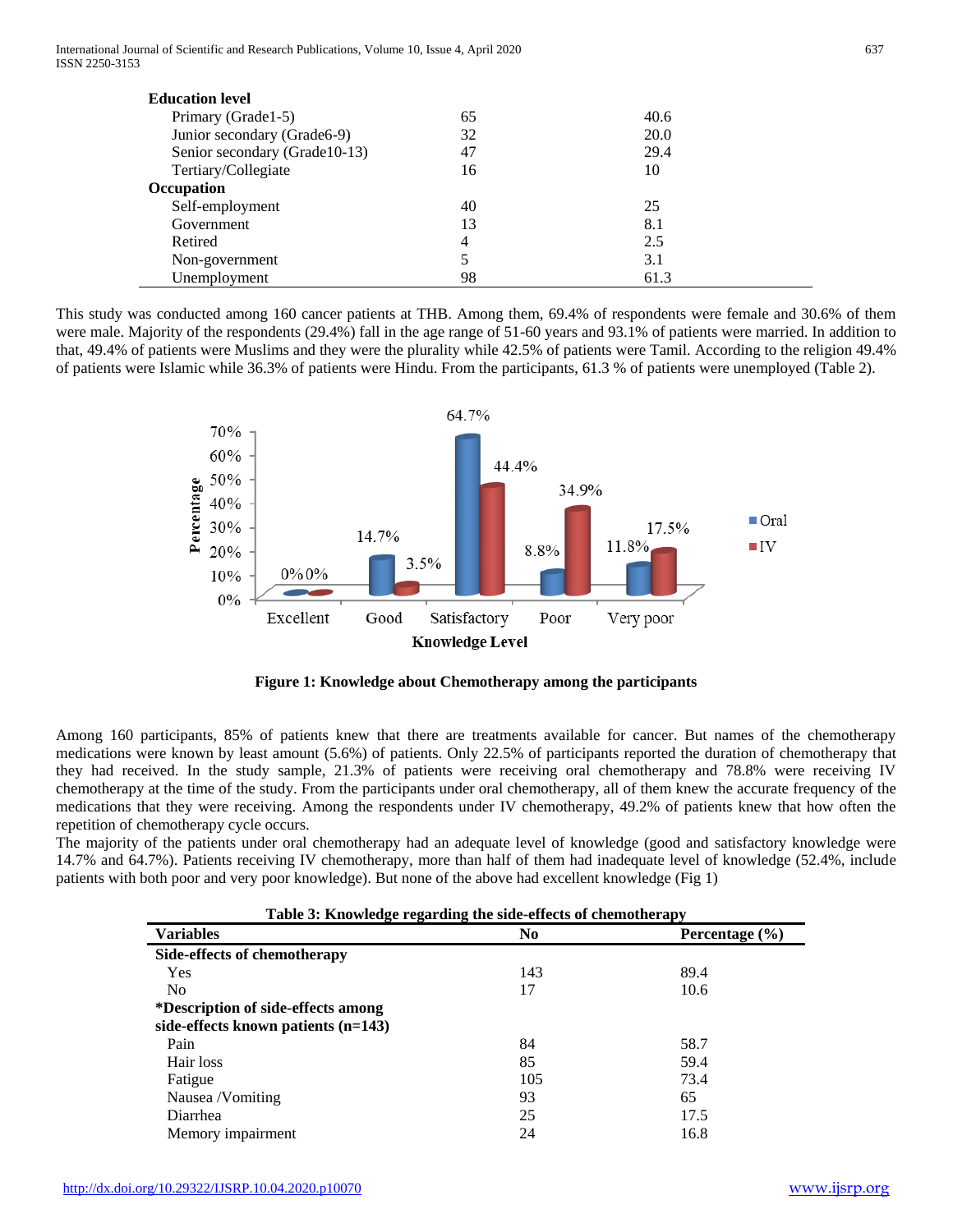International Journal of Scientific and Research Publications, Volume 10, Issue 4, April 2020 638 ISSN 2250-3153

| Constipation                         | 15  | 10.5 |  |
|--------------------------------------|-----|------|--|
| Mouth sore                           | 33  | 23.1 |  |
| Dry mouth                            | 27  | 18.9 |  |
| Bone marrow suppression              | 9   | 6.3  |  |
| Loss of appetite                     | 63  | 44.1 |  |
| Fever                                | 21  | 14.7 |  |
| Premedication to manage side-effects |     |      |  |
| Yes                                  | 54  | 33.8 |  |
| No                                   | 106 | 66.2 |  |

\*- These respondents have been obtained as multiple choice.

Out of 160 patients, 89.4% of patients had told that there are side-effects associated with chemotherapy. Out of them the most known side-effect was fatigue (73.4%). More than half of them were reported nausea/vomiting (65%), hair loss (59.4%) and pain (58.7%). Similarly, 33.8% of patients knew that premedication is giving before chemotherapy to manage side-effects (Table 3).



**Figure 2: General knowledge regarding side-effects of chemotherapy based on scoring system**

In the study sample, 23.8% and 35% of respondents had very poor and poor knowledge level regarding side-effects of chemotherapy. 2.5% of them had excellent knowledge level respectively. More than half of the study sample (59.4%, include patients with both poor and very poor level of knowledge) had inadequate level of knowledge regarding side-effects of chemotherapy (Fig 2).



## **Figure 3: The overall knowledge regarding chemotherapy and its side-effects among patients receiving oral and IV chemotherapy**

Overall knowledge of chemotherapy and its side-effects among the patients under oral chemotherapy (out of 34 patients), 61.8% of them (include patients with poor and very poor knowledge) had inadequate level of knowledge while others (38.2%, include patients with good and satisfactory knowledge) had an adequate level of knowledge. When considering the overall knowledge of chemotherapy and its side-effects among respondents under IV chemotherapy (out of 126 patients) 42.9% of them (include patients with good and satisfactory knowledge) had a satisfactory level of knowledge while majority of them (57.1%, include patients with poor and very poor knowledge) had unsatisfactory level of knowledge regarding chemotherapy and its side-effects (Fig 3).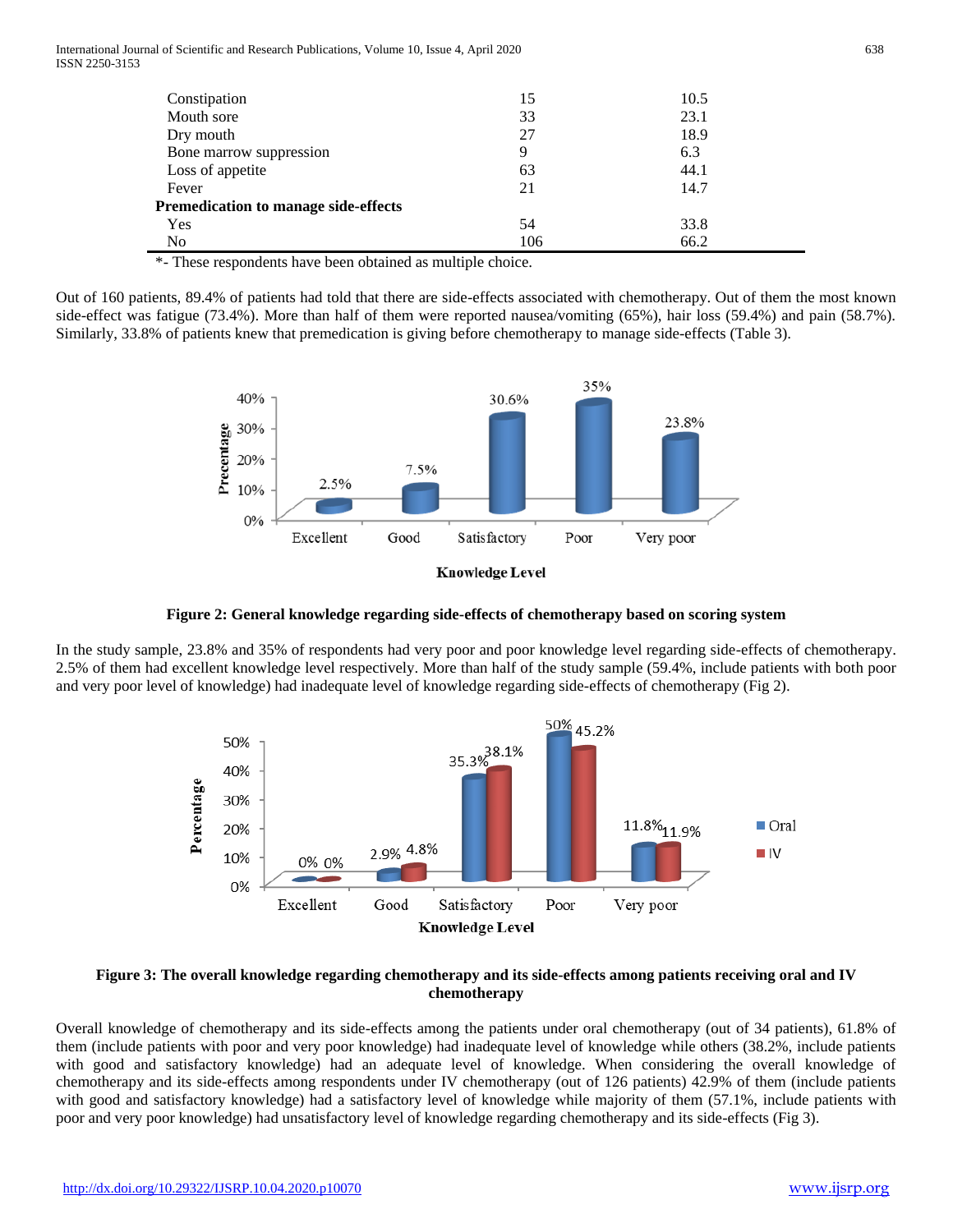### IV. DISCUSSION

The incidence of cancer rising day by day globally as well as in Sri Lanka [1, 2]. Chemotherapy is one of the most effective and widely used (48%) treatment available for cancer [2, 4].

This study results showed that most of the patients (85%) knew that there are treatments available for cancer. Although all of these patients were on chemotherapy, 15% of patients didn't know that there are treatments available for cancer. And only 5.6% of patients knew the names of chemotherapy medications that they were receiving. Similar results had shown in two other studies done in Nigeria and Maryland [10, 11].

The findings of present study revealed that the level of knowledge regarding chemotherapy is adequate in patients receiving oral chemotherapy while it is inadequate in the patients receiving IV chemotherapy. Results of other studies done in Maryland, Nigeria and Sri Lanka had shown that participants had good knowledge on chemotherapy while it is limited in a study done in China [10, 11, 12, and 13].

Regarding the knowledge on side-effects of chemotherapy, previous studies reported that most of the patients knew only about hair loss [8, 14]. This study found fatigue as the most known side-effect and in addition to that more than half of the study sample had known pain, nausea/vomiting and hair loss. In present study, 10.6% of patients had said that there are no associated side-effects of chemotherapy. A study done in Malta revealed that out of 44 respondents 8 (18.2%) patients didn't know about possible side-effects of chemotherapy [15].

The results of this study indicated that only 33.8% of patients knew that pre medication is given before chemotherapy to manage sideeffects. Opposed to this, a study indicated that understanding about pre medication was very higher (97%) among patients under chemotherapy [11].

The findings of this study revealed that more than half of the study sample had an unsatisfactory (poor and very poor knowledge level) level of knowledge regarding side-effects of chemotherapy (59.4%). Similar results had shown in a study done in Iran while opposite results had shown in other two studies done in Namibia and Sri Lanka [8, 14]. A study done among patients receiving oral chemotherapy revealed that their level of knowledge regarding side-effects of chemotherapy was inadequate [16].

## V. CONCLUSION

In conclusion the overall knowledge regarding chemotherapy and its side-effects was poor (oral= 61.8%, IV= 57.1%) among the study population. The maximum knowledge of chemotherapy was seen among the patients receiving oral chemotherapy and the most known side-effect was fatigue. But none of the participants in the study sample had excellent overall knowledge level regarding chemotherapy and its side-effects. Through generalizing of this findings, help to improve the knowledge about chemotherapy and its side-effects among cancer patients who are receiving chemotherapy at THB. Furthermore, it will help them for early detection and management of side-effects of chemotherapy.

#### ACKNOWLEDGMENT

The author would like to express the sincere thanks and gratitude to our supervisor Rev. Sr. Dr. Josepha Joseph, Senior Lecturer, Department of Supplementary Health Sciences, Faculty of Health-care sciences, Eastern University, all participants, parents and friends for the supports to conduct this study

#### **REFERENCES**

- [1] World Health Organization: Cancer (2015).
- [2] Ministry of Healthcare and Nutrition Sri Lanka, National Cancer Control Programme Sri Lanka. Cancer Incidence Data , Sri Lanka Cancer 2010. 1–76, (2010).
- [3] NCCN. NCNN clinical practice guidelines in oncology. http://www.nccn.org/professionals/physician\_gls/f\_guidelines.asp (2012). Accessed 12 January 2018
- [4] Chabner, B.A., Roberts, T.G.: Chemotherapy and the War on Cancer. Nat Rev Cancer, 5, 65-72 (2005).
- [5] Devita, V.T., Hellman, S., Rosenberg. : Cancer:Principles and practice of oncology. 7<sup>th</sup>ed. India:Lippincott Williams & Wikins publishers, 49-50 (2005).
- [6] Partridge, A.H., Burstein, H.J., Winer, E.P. :Side Effects of Chemotherapy and Combined Chemohormonal Therapy in Women With Early-Stage Breast Cancer.J Natl Cancer Inst Monogr, 30,135–42 (2001).
- [7] Samir, N., Fattah, H.A.E., Azmy, A.M.: Self-Instructional Booklet- Its Effect on Knowledge of Women with Uterine Cancer Undergoing Chemotherapy. Academic J Cancer Res, 7(4), 239–46(2014).
- [8] Haghpanah, S., Amini, M., Kherad, M., Sadeghimehr, R.: Knowledge and Practice of Patients with Breast Cancer about Complication of Chemotherapy. J Res Health Sci, 6(1), 28–32 (2006).
- [9] Lin, L.P., Zakaria. N.S.: Breast Cancer and Chemotherapy Knowledge among Undergraduates of Health Sciences : Which Traits Predict Good Knowledge ?. Malays J Med Sci, 20(1), 60-68 (2013).
- [10] Adenipekun, A., Omoyeni, N., Soyannwo, O.: Knowledge and Experience of Cancer Patients Receiving Chemotherapy in a Teaching Hospital in Nigeria.IJPSP, 9(1),3–7(2012).
- [11] Huynh, T.K., Trovato, J.A.: Assessment of Patients' Knowledge and Management of Chemotherapy-Related Adverse Effects. J Hematol Oncol Pham, 4(4),122- 27, (2014).